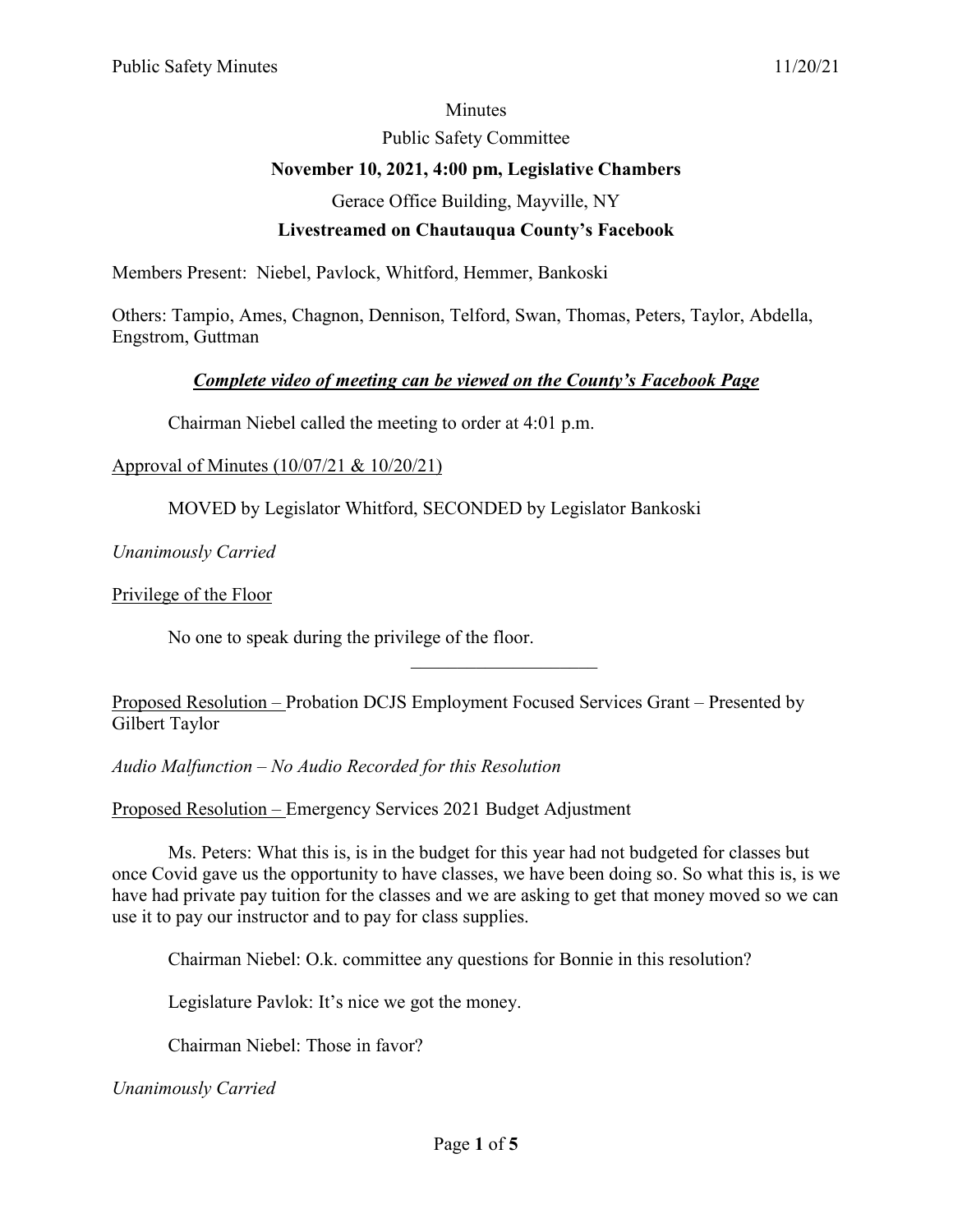Proposed Resolution – Authorize Lease of Property for Ten (10) Years from Christopher Cannon for Chautauqua County Radio System

Undersheriff Telford: This first resolution is a renewal of a tower site lease. We refer to it as our Arkwright tower, not our Arkwright tower but on Center Road, Town of Arkwright for our emergency radio system. It is a ten year lease with a built-in- I believe it's a- it works out to 2% increase each of the ten years.

Legislature Bankaski: Is this Christopher Cannon, he's the property owner?

Undersheriff Telford: That is correct.

Chairman Niebel: It' 2% a year I think over ten years.

Undersheriff Telford: Yes.

Mrs. Swan: It's actually a one-time increase of 20%. It's a one-time increase so we realized the 20% increase in the first year, but the amount stays the same *(inaudible.)*

Chairman Niebel: Jen, from the \$7,000 to the 92-

Mrs. Swan: To the \$9,200, yes.

Chairman Niebel: O.k.

Legislature Pavlok: A little bit adds up. A 2% increase each year on the smaller amounts-

Undersheriff Telford: It is an increase and I don't have numbers in front of me, we have several other leases throughout the county. And like everything else it's- you know, a little bit more each year. But I believe as Jennifer said this morning that compared to some of our other tower leases this actually is on the lower end of-

Mrs. Swan: The increase percentage is actually *(inaudible.)*

Chairman Niebel: Any other questions? Those in favor?

## *Unanimously Carried*

## Proposed Resolution – Authorize Execution of NYS Office of Homeland Security Funding Grant – Operation Stonegarden FY21

Undersheriff Telford: This is a Federal Grant that we have received several years running now. This portion will run from September 1<sup>st</sup>, 2021 through August 31<sup>st,</sup> of 2024. This helps provide border security along Lake Erie. We have used it for backfill of some overtime details and the purchase of equipment over years past and that is what we anticipate in the future.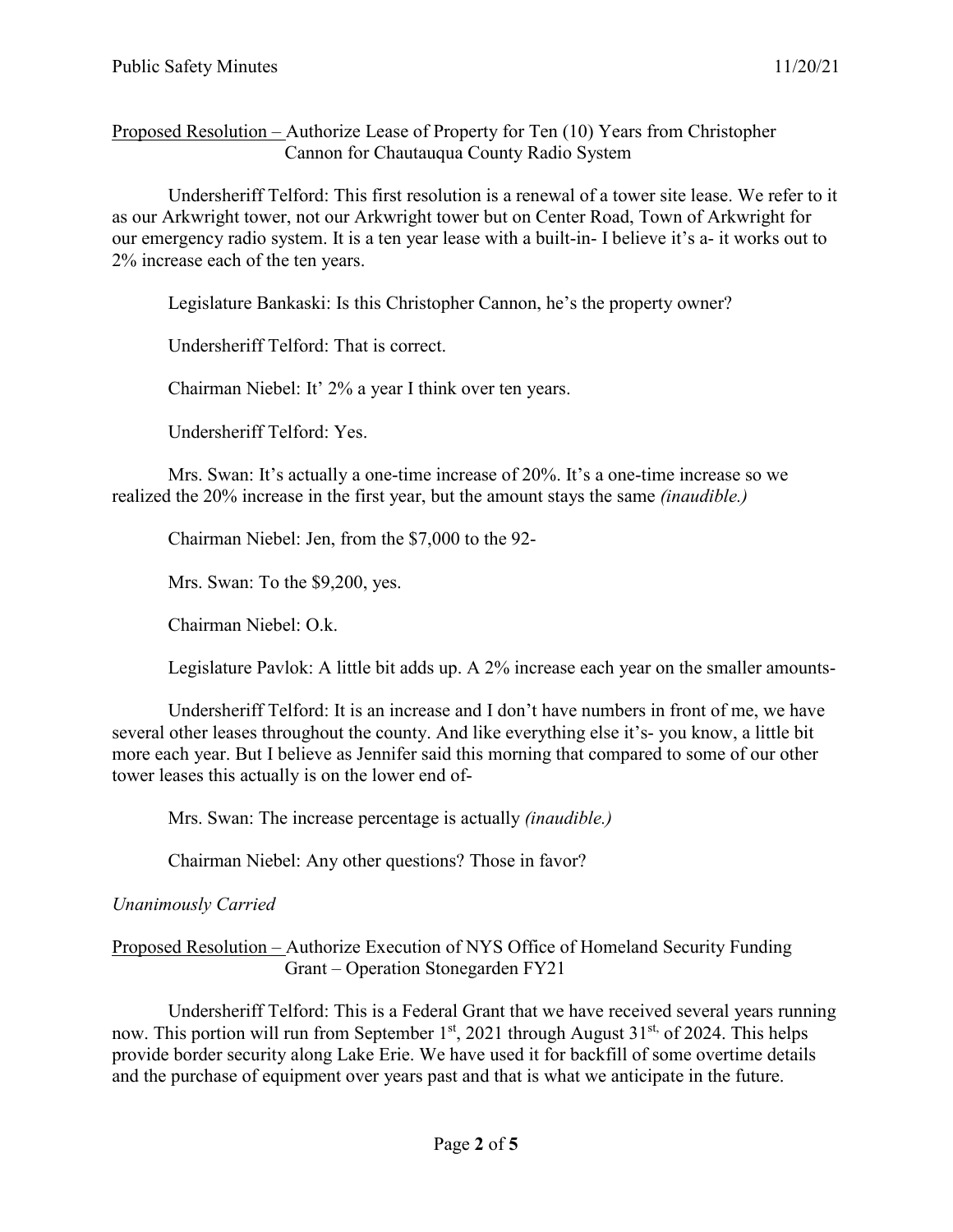Chairman Niebel: Rich, how long have we had that?

Undersheriff Telford: I'm going to say 8-10. I'm trying to remember the initial Sargent that oversaw this and obtained this and he's been retired for several years now.

Chairman Niebel: O.k., just curious. Other questions committee? Those in favor?

## *Unanimously Carried*

#### Proposed Resolution – Authorize Execution of NYS Office of Homeland Security FY21 State Law Enforcement Terrorism Prevention Program Grant

Undersheriff Telford: The SLETPP Grant, if you will, is another grant that we've received for several years in a row now. This also will run September  $1<sup>st</sup>$ , 2021 to August  $31<sup>st</sup>$ 2024. We in the past, and plan in the future, to use part of that funding toward the salary of our inner operability coordinator who oversees our radio system and the other portion of that usually goes to different equipment that we utilize throughout the department.

Chairman Niebel: Committee questions? Those in favor?

## *Unanimously Carried*

## Proposed Resolution – Amend 2021 Budget to Implement the New Handguns Project within the Chautauqua County American Rescue Plan Act (ARPA) Spending Plan

Undersheriff Telford: This may sound familiar, we got practice at it last month. We ended up not putting in front of the full legislatures. We did not calculate our numbers correctly so the total price of this project and I say project- the purchase of the guns, holsters, magazines holders, and magazines is \$88,968. The deputies union and the lieutenants union is still willing to contribute \$36,500 toward this which leaves request of \$52,412 from ARPA funding. So it's a little bit more than what we initially asked for last month.

Mrs. Swan: O.K. we'll add that it's still about \$12,000 below the original estimate that was plugged into *(inaudible.)*

Chairman Niebel: Committee questions?

Legislature Whitford: Just a comment Mr. Chairmen that it really is commendable that the union has stepped forward to partner with the county on this purchase.

Undersheriff Telford: I agree with you.

Legislature Whitford: *(Inaudible)* and commended for that for sure.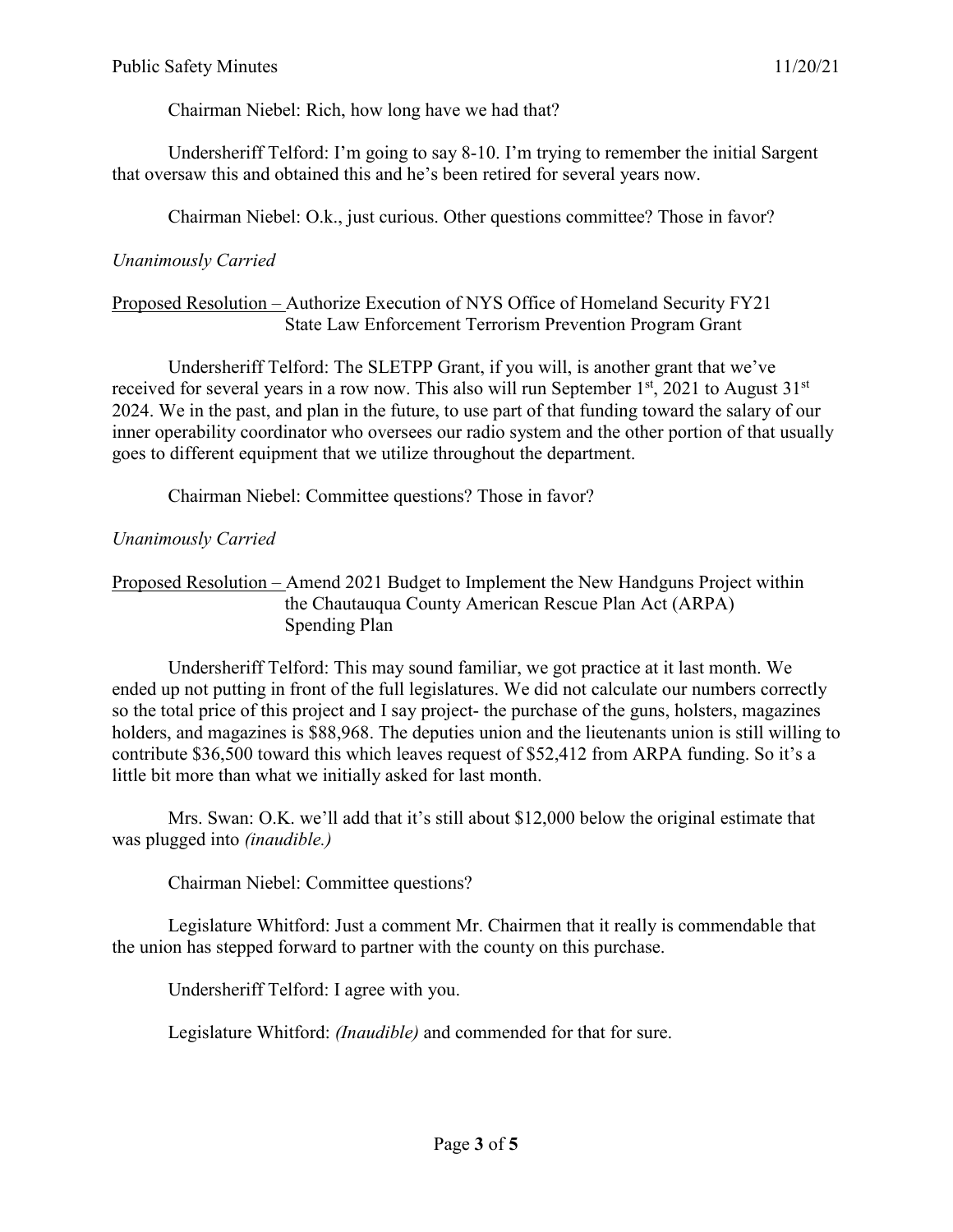#### Public Safety Minutes 11/20/21

Undersheriff Telford: Sheriff Quatrone agrees that to have- be able to work with the union that closely and have this give and take. I spent many years in that union and I'm not saying- but usually there were battles. But I agree and I will relay that to both union presidents.

Chairman Niebel: When these are purchased do they belong to the deputies or do they belong to the county?

Undersheriff Telford: So what is happening is the- so the guns that are being purchased by the unions will belong to those deputies. The other cost that is being covered by the ARPA funds are part-time officers. A little bit- a few extra for future hires that we bring on in all the holsters and the magazine holders. So that's- those will be county property and belong to the county. The ones being purchased by the union for the fulltime deputies and lieutenants will belong to them when they retire.

Chairman Niebel: What about the old weapons?

Undersheriff Telford: Most of those are being traded in to the dealer and that's all part of this price. We got a really good deal on them but we're trading those in to the dealer that we're making the purchase from.

Chairman Niebel: Is he getting the holsters and the magazine holders and all that stuff also?

Undersheriff Telford: Just the weapons and the magazines. That is a good question about the holsters.

Chairman Niebel: It really doesn't make any sense for us to have the holsters if we don't have a weapon to put in the holsters.

Undersheriff Telford: No, no. Although we've had boxes of equipment over the years that we can't do anything with it. And I don't know if that was included in the trade-in.

Legislature Pavlok: I'm sure they've been used too.

Undersheriff Telford: Yeah, a lot of them have. The guns are probably 10 to 12 years old as most of the holsters so it probably is one of those that if the dealer wanted them, we could probably help them out.

Chairman Niebel: I mean it makes no sense to put them in a box and put them in the basement.

Undersheriff Telford: No

Chairman Niebel: Committee, good questions, good comments. Anything else on this proposed resolution? Those in favor?

*Unanimously Carried*